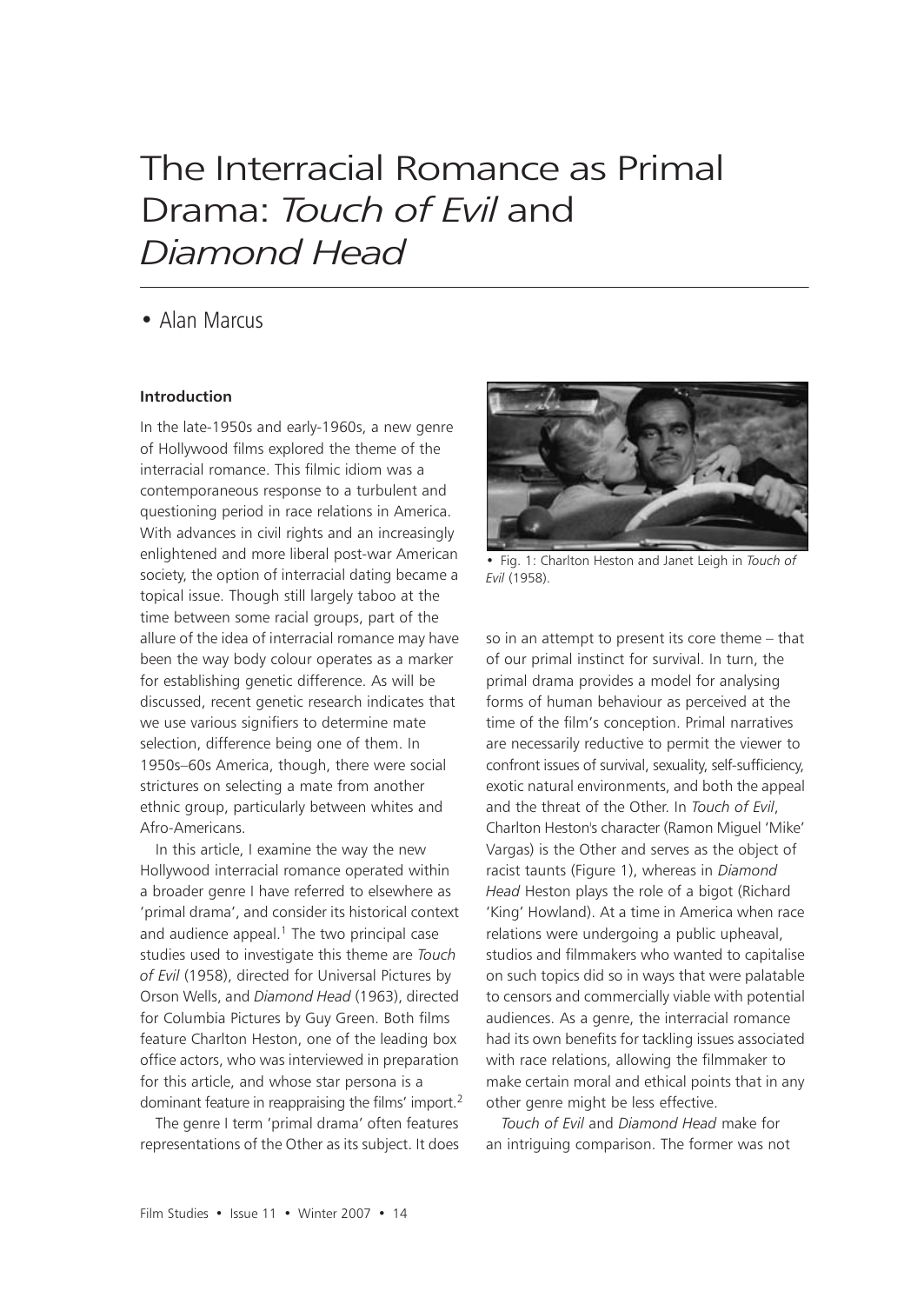particularly successful upon its release, but has come to be lionized as one of the great films in cinema history. *Diamond Head*, by contrast, was a mainstream studio picture that was commercially popular, but which has subsequently slipped from view and about which little has been written critically. The industry trade magazine, *Variety*, did not think highly of the film when it was released, announcing that 'beneath this alluring veneer lurks a contrived and banal melodrama of bigotry and bloodlines in modern, heterogeneous Hawaii'.<sup>3</sup> Both films were adaptations from novels: *Touch of Evil* from *Badge of Evil* (1956) by Robert Wade and William Miller who together used the penname Whit Masterson, and *Diamond Head* from a book by the same title written by Peter Gilman and published in 1960.4 Quickly brought to the screen, the novels presented interracial issues that were transfigured in key ways when adapted for the cinema. Previously, Hollywood's censorship code specifically disallowed films that featured acts of miscegenation.<sup>5</sup> The word 'miscegenation', derived from the Latin *miscere* (to mix) and *genus* (race), became enshrined in a series of state statutes throughout the U.S. outlawing interracial liaisons.

#### **Historical Backdrop to the Interracial Romance**

In addition to featuring the same star and themes of racial prejudice and interracial romance, the two films provide neat historical bookends with their release dates of 1958 and 1963. With the rise of the civil rights movement in America and its violent backlash, racial issues were at the forefront of the domestic political scene, marked by events that included the arrest in 1955 of Rosa Parks for violating city bus segregation laws, and the lynching that same year of 14-year-old Chicagoan Emmett Till for flirting with a white shop girl in Money, Mississippi. There followed the Little Rock Nine's attempts to enter high school aided by National Guard troops in 1957, the 1960 Greensboro, North Carolina Woolworths' lunch counter sit-in, and the August 1963 Civil Rights march on Washington,

culminating in Martin Luther King, Jr.'s 'I have a dream' speech. The year 1963 also saw a number of violent acts by opponents to civil rights, including the death of activist Medgar Evers, and the bombing of the 16<sup>th</sup> Street Baptist Church in Birmingham, Alabama by Ku Klux Klan members that resulted in the deaths of four black schoolgirls – Addie Mae Collins, Denise McNair, Carole Robertson and Cynthia Wesley. The following year, three Freedom Riders, Michael Schwerner, James Chaney and Andrew Goodman were murdered, shortly before the Civil Rights Act of 1964 outlawed discrimination in voting, public accommodations and employment.

Marriage between blacks and whites was not completely unknown prior to the 1960s, in fact in the 1870s in Fort Mill, South Carolina, for example, there were 33 mixed race marriages, in 29 of which the woman was white.<sup>6</sup> In the main, though, such liaisons were strongly discouraged and couples could be ostracized, killed or punished under the law. Black men who were accused of raping white women were severely dealt with, as in the case of Jesse Washington, a 17-yeard old retarded farmhand who was castrated, mutilated, burned alive and lynched by a cheering mob. Both the mayor and the chief of police joined in the lynching, which took place in Waco, Texas in 1916. Lynching became a primary tool for terrorising the black community and deterring intimate relations between the races, particularly if initiated by black men. Genital mutilation was a common component of a lynching event, including cutting off the victim's penis and stuffing it in his mouth. Through the 1930s, 'lynching postcards' retained their popularity, often featuring the amused perpetrators. Of the 4,733 persons lynched between 1882 and 1959, 85% were in southern States, with events sometimes serving as a form of family entertainment attended by large crowds in the hundreds or thousands. Over 200 bills were submitted to the U.S. Congress to make lynching a federal crime, but all were defeated, and it was not until June 2005 that the United States Senate formally apologized for its inability to enact a federal anti-lynching law.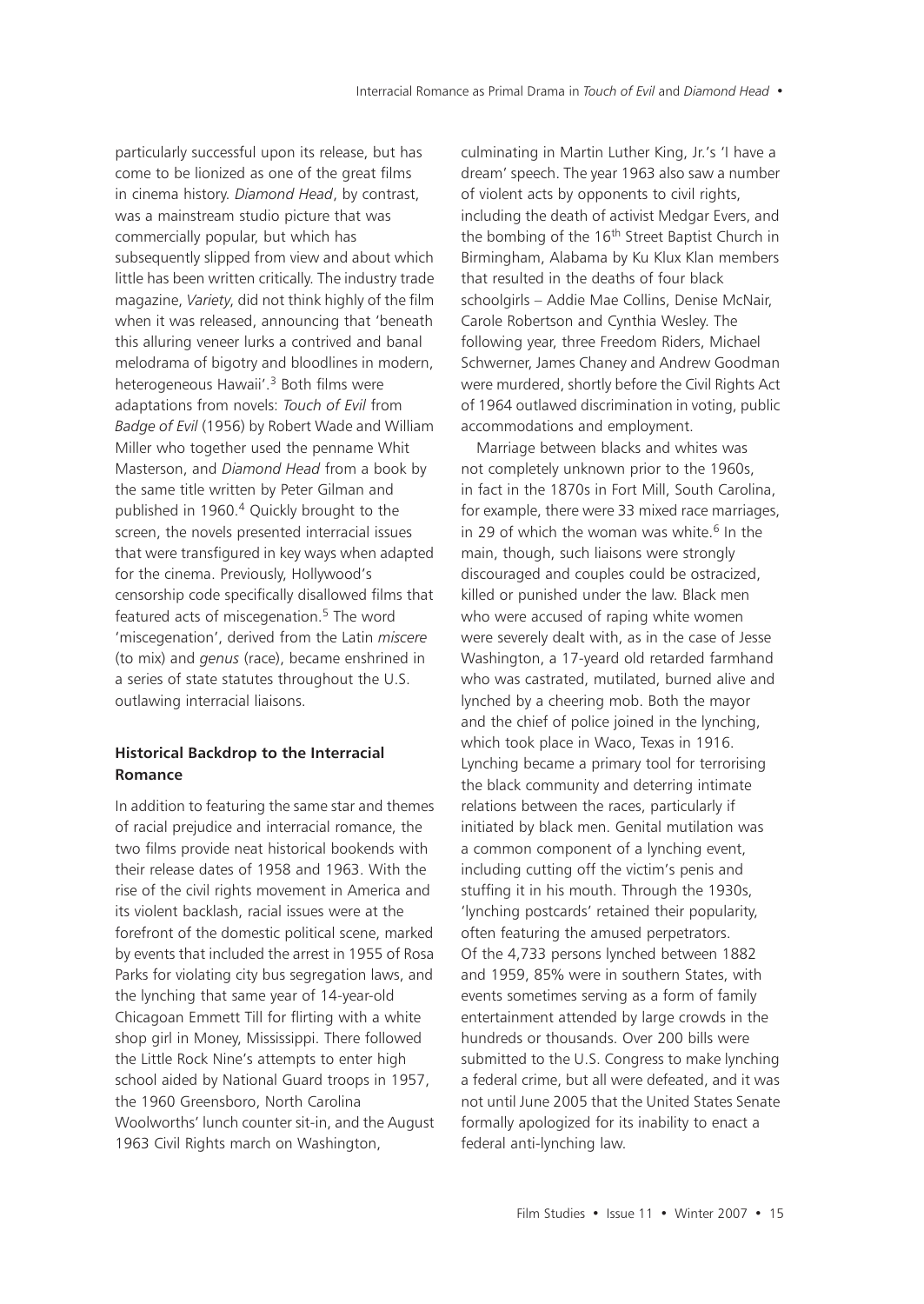Interest in the taboo and unjust restrictions regarding sexual relations between blacks and whites became the subject of the romance novel, *Strange Fruit*, published by the southern writer Lillian Smith in 1944. It generated substantial national interest and controversy, selling 550,000 copies by May 1945. The story, which was based on a song by Billie Holliday about a lynching, revolves around a white man, Tracy Dean, and his love for a black woman, Nonnie Anderson, set in 1920s Maxwell, Georgia. In most southern states, miscegenation laws were passed making it illegal for members of different races to marry. In a 1955 decision of the Supreme Court of Appeals of Virginia, a ringing endorsement for the doctrine of White supremacy concluded that the State's legitimate purposes were 'to preserve the racial integrity of its citizens' and to prevent 'the corruption of blood' of 'a mongrel breed of citizens', and 'the obliteration of racial pride'.7 In June 1958, two residents of Virginia, Mildred Jeter, a black woman, and Richard Loving, a white man, were married in the District of Columbia. Shortly after their wedding the Lovings returned to Virginia and established their marital abode in Caroline County. A grand jury issued an indictment charging the Lovings with violating Virginia's ban on interracial marriages, and in 1959 they pleaded quilty to the charge and were sentenced to one year in jail. The trial judge suspended the sentence on the condition that the Lovings leave the State and not return to Virginia together for 25 years. In his judgement he held the view that:

Almighty God created the races white, black, yellow, malay and red, and he placed them on separate continents. And but for the interference with his arrangement there would be no cause for such marriages. The fact that he separated the races shows that he did not intend for the races to mix.<sup>8</sup>

At this time, 16 states still prohibited and punished marriages on the basis of racial classifications. A Gallup poll in 1958 found that only four percent of whites approved marriage between whites and blacks, and that in the south that figure was reduced to just one percent. $9$  It was not until almost a decade later in June 1967

that the U.S. Supreme Court declared Virginia's anti-miscegenation statute unconstitutional in the case *Loving v. Virginia*, thereby ending all legal restriction to marriage based on race in the United States. Classic films that explored themes of racism and integration, such as *In the Heat of the Night* and the landmark *Guess Who's Coming to Dinner*, both of which starred Sidney Poitier, were not released until 1967. While these films dealt specifically with white versus black social issues, *Touch of Evil* and *Diamond Head* can be seen as early forerunners of the genre. In fact, the same year that *Diamond Head* was released, Poitier won the Academy Award for Best Actor for his role in *Lilies of the Field* in 1963. Although often confirming racial stereotypes, films of this period were also developing black characters in more nuanced ways.10 The previous year, Gregory Peck won the Best Actor Academy Award for his performance in another film on racial prejudice in *To Kill a Mockingbird* (1962). Given the sensitivity of the time, it is significant that *Touch of Evil* and *Diamond Head* highlighted issues germane to contemporary black/white relations by setting them not in Middle America but in the less contentious transitory world of a Mexican/ American border town and the distant and exoticized Hawaiian islands.

*Touch of Evil* and *Diamond Head* thus followed a progressive trend of exploring racist attitudes towards people of colour through the vehicle of the interracial romance. Perhaps surprisingly, both Charlton Heston and director Guy Green remarked that the racial theme in *Diamond Head* was not their primary motivation, but rather that the story itself was captivating.<sup>11</sup> Notable earlier examples of the genre include *Duel in the Sun* (1942) and *The Searchers* (1956), which like *Diamond Head* presented opposition to people of mixed ancestry or 'half-breeds'. The figure of the half-breed gave filmmakers a unique dramatic opportunity to further investigate racial prejudices. In *The Searchers* when John Wayne, symbolic upholder of traditional American values and the patriarchal order, as the character Ethan Edwards shuns his adopted nephew Martin Pawley because he is one-eighth Cherokee – that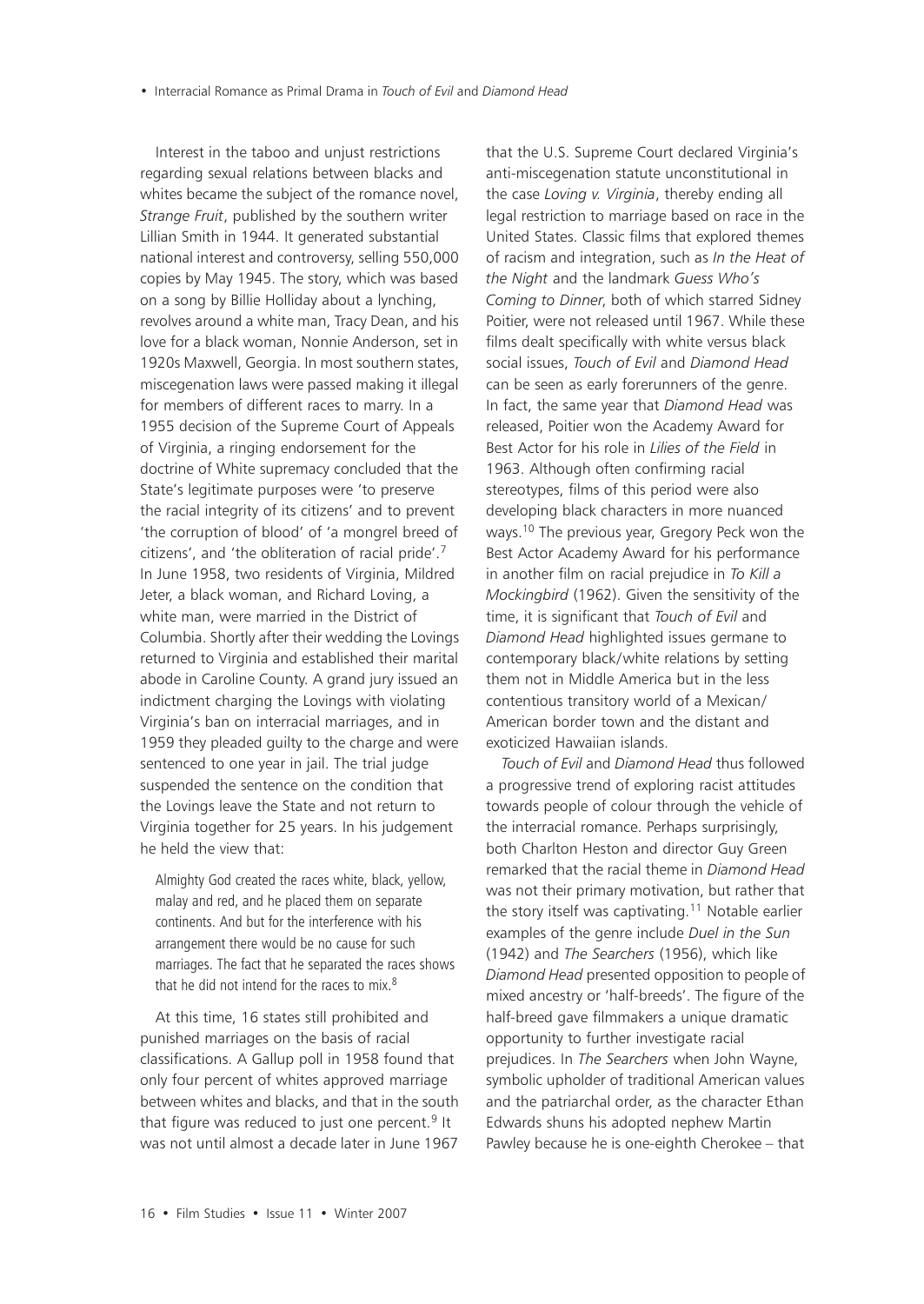

• Fig. 2: The interracial couple in *Pinky* (1949).

is one-eighth too much. The idea immediately conjures up the spectre of the Nazis' racial litmus test, in which the slightest drop of Jewish blood was sufficient to send an individual to Auschwitz. Coming so soon after the Nazi era, the poignancy of the film's message could hardly be lost. In fact, the original screenplay for *The Searchers* recorded the line as: 'one-fourth Cherokee'. That was crossed out in the script, and substituted with the figure 'one-eighth' in order to accentuate Ethan's extreme views on racial purity.12

Another early example of the interracial romance was Elia Kazan's *Pinky* (1949) released by Twentieth Century-Fox. The narrative featured a light skinned woman, Patricia 'Pinky' Johnson (Jeanne Crain) who 'passes' for white while training to be a nurse in the north.<sup>13</sup> Engaged to a white doctor (William Lundigan) and returning to visit her dark skinned grandmother (Ethel Waters) in the south, she comes into contact with racial prejudice which acts as a catalyst for bringing her romantic relationship to an end (Figure 2). The film, which starred Ethel Barrymore, was worthy and provocative enough to garner an Academy Award nomination for Jeanne Crain. The suggestion being advanced in *Pinky* that it is better to disavow the need for 'passing', and acknowledge the integrity of one's racial distinction, even at the price of sacrificing romance, carried mixed messages. It accepts racial divisions within American society and the inappropriateness of a black/white liaison, even between a woman who looks white (played by

a white actress) and a white man. In this way, the film aptly presages audience sympathies a decade later for the appealing Mexican lover, played by a white man in *Touch of Evil*.

Regardless of gender roles and whether the person of colour was in fact played by a white actor, in the 1940s–50s the interracial romance presented the potential risk of intimate association, rather than an acceptable societal paradigm. Other films of this period which touched on interracial relationships included *Island in the Sun* (1957), *Kings Go Forth* (1958) and *Night of the Quarter Moon* (1959). Some other national cinemas, including France, were more open to exploring black/white relationships, as in *Le Blanc et Le Noir* (1931) in which a white married woman becomes pregnant by a black lover, though the film was not distributed in the U.S.14

#### *Touch of Evil* **and Heston's Star Persona**

Given his status, John Wayne's decision to play a role in *The Searchers* that was against type, in which his character as the hero was depicted from the outset as a blatant racist, substantially magnified the film's subtext and impact. The role of the star is fundamental in terms of how they function within the film text, and ideologically the way their presence corresponds to what Richard Dyer refers to as 'structured polysemy': namely, 'the multiplicity of meanings and affects they embody and the attempt so to structure them that some meanings and affects are foregrounded and others are masked or displaced'.15

In his autobiography, Charlton Heston records his public opposition to racism during the 1960s, and includes a photograph in the book that shows him holding a placard, protesting against racial prejudice.16 He took part in Martin Luther King, Jr.'s 1963 Washington march, and was photographed at the demonstration with Harry Belafonte and Sidney Poitier (Figure 3). His desire to transcend traditional racial stereotypes is given further credence by having appeared as Mercutio in a 1946 theatrical production of *Romeo and Juliet* in which half the cast was white and half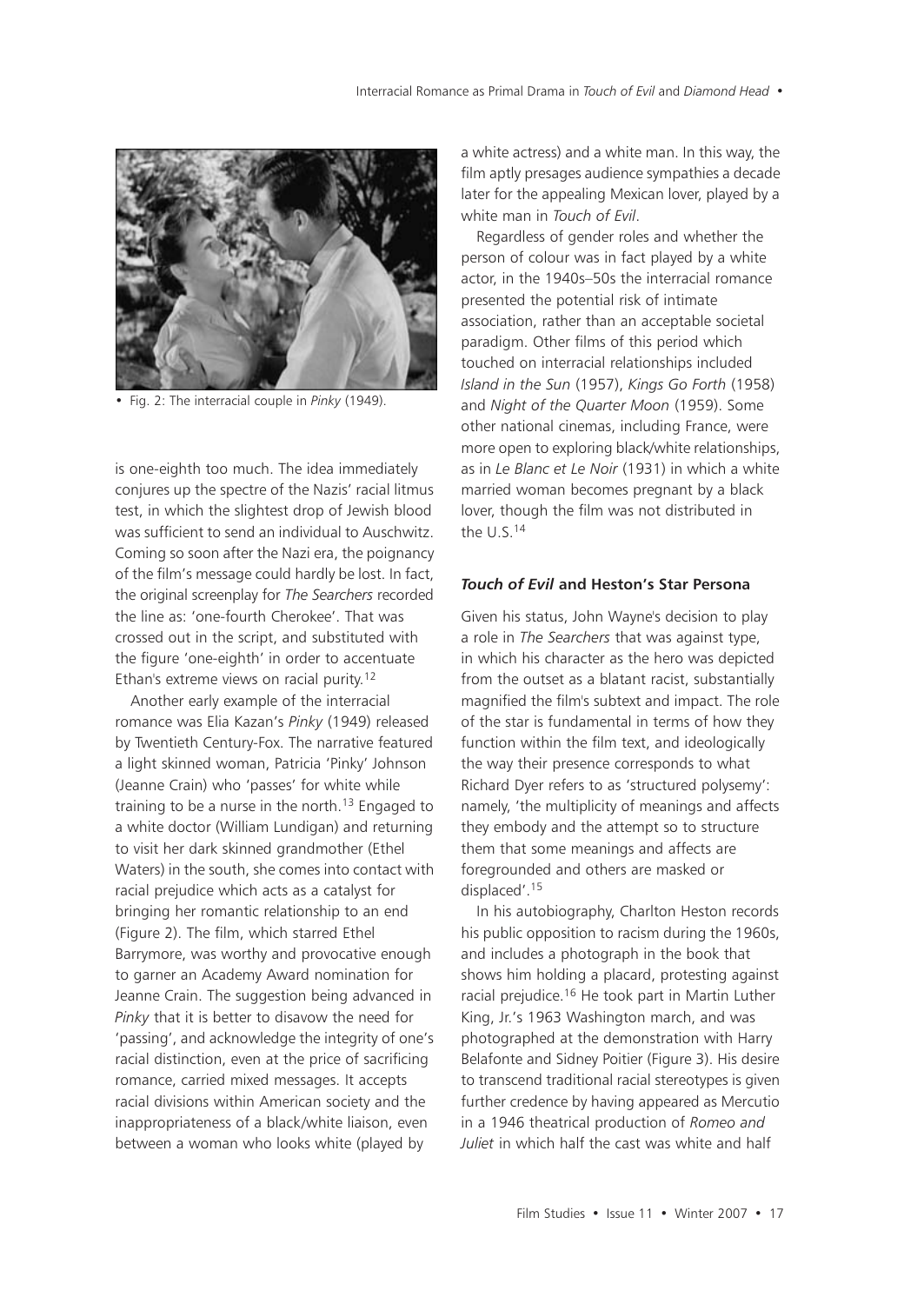• Interracial Romance as Primal Drama in *Touch of Evil* and *Diamond Head*



• Fig. 3: Charlton Heston, Harry Belafonte and Sidney Poitier, March on Washington, DC, 1963.

black. In an interview with the actor published in 1974 he reflected on that era, stating that 'the social comment implied in [certain films] was important to me'.17 Although Heston later became known for holding strongly conservative political views, as symbolized by his speeches while President of the National Rifle Association (1997–2003), when interviewed by the author during this period he expressed pride in those of his film roles that advanced the theme of racial equality.18

Charlton Heston's popularity was founded on two benchmark films, *The Ten Commandments* (1956) and *Ben Hur* (1959), for which he received the Academy Award for Best Actor. Heston's star persona was infused with the aura of moral figures, such as Moses and Ben Hur, who were prepared to face death rather than compromise their beliefs. As a star, Heston embodies a social type, an idealized concept of how one should act.19 In both *The Ten Commandments* and *Ben Hur*, Heston's character

is oppressed because of his Jewish ancestry. He is made a slave and we see him, bare-chested, in chains (Figure 4) – an image reprised in *Planet of the Apes* (1968), where again we see him subjugated and bare-chested in chains. Thus, *Touch of Evil*, which was bracketed by the release of *The Ten Commandments* and *Ben Hur*, represents an important continuum in Heston's evolution as a character subjected to racial prejudice.

In *Touch of Evil*, Heston's Mike Vargas is a law official with the Mexican government, whose honeymoon with his young bride, Susan (Janet Leigh), is interrupted at the outset of the film by a murder. The Texan policeman in charge of the case is Frank Quinlan (Orson Welles), who immediately takes a dislike to Vargas, and sees him as an obstacle in his attempt to frame the suspect, Sanchez (Victor Milan), a Mexican shoe clerk. As an illicit counterpart to the interracial romance between Mike and Susan, Sanchez is a boyfriend of Marcia Linneker (Joanna Moore), the white American daughter of the wealthy murdered businessman.

From Quinlan's first sneering remark to Vargas, 'You don't look like one of them a Mexican I mean', the spectator feels flummoxed. After all, despite his darkened complexion, this is not a Mexican stereotype, but Charlton Heston, an all-American hero dressed in a well-cut suit:

I have Orson to thank for the fact that the part is as interesting as it was, because it was his idea to make it a Mexican detective, recalls Heston. I said, 'I can't play a Mexican detective!' He said, 'Sure you can! We'll dye your hair black, and put on some dark makeup and draw a black moustache' . . . And they did, and it's plausible enough I suppose.20

It is Quinlan, with his bloated form, accentuated by Welles' liberal use of the wide-angle lens, who is positioned as a figure of disgust. In this regard, his representation of the excesses of power mirrors his role in *Citizen Kane* (1941). The spectator's natural sympathy, though, is with Heston. His star prestige underscores the inappropriateness of any racist attitude directed towards him. '*Touch of Evil* is about the decline and fall of Captain Quinlan', observes Heston.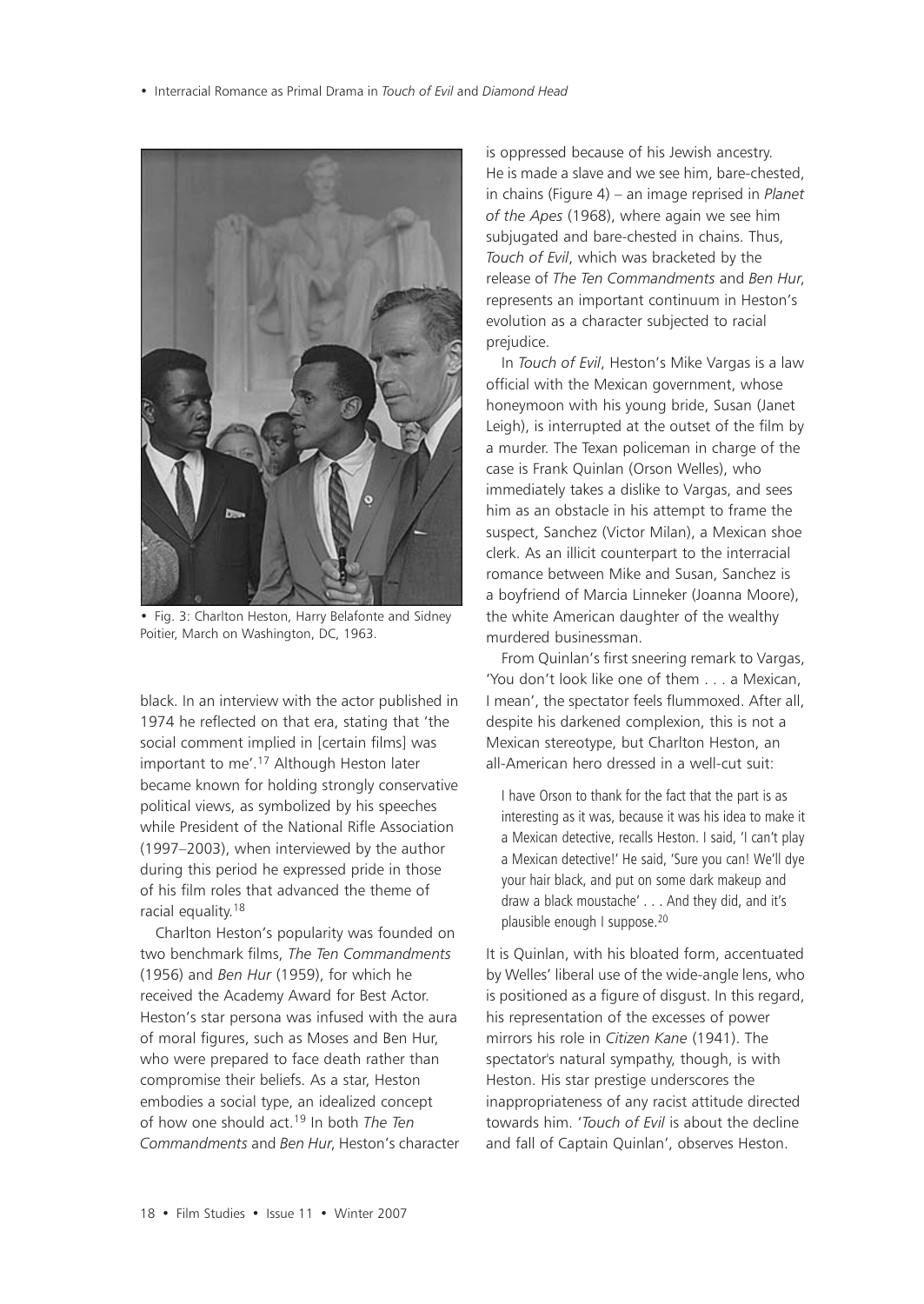

• Fig. 4: Charlton Heston in *The Ten Commandments* (1956).

'My part is a kind of witness to this'.21 The suggestion that Mike and Susan's sexual relationship is injudicious is denoted three minutes into the film when the couple have just crossed over to the American side of the border. Their kiss is immediately interrupted by an explosion, a metaphorical retort signalling society's indignation. The bomb was placed by a Mexican, as we ultimately learn, in Linneker's car, ending his illicit relationship with a stripper. Vargas' response: 'This could be bad for us', can be variously interpreted, indicating the friction between white America and people of colour in the late-1950s.22

In this tangled eroticized racial web, the film positions Susan as the sexual aggressor and Mike as the distracted husband. The only time we hear him called by his Mexican forename, Miguel, is when she uses it in the heat of passion; thus encouraging the spectator to see him in the stereotype of the desirous Latin lover, despite his physical awkwardness. Rather than legitimize the relationship, Susan's advances serve to foreshadow her ultimate vulnerability, when she later becomes the victim of drug usage and implied gang rape by a group of Mexican youths. Vargas spends much of the film with his Latin machismo constrained within a three-piece suit and an uncertain manner – ill at ease in negotiating interracial relations with his newlywed and her society's overbearing hegemony. Yet, his white bride quickly looses her clothing, her breasts projecting against a tight sweater under the scrutiny of an alien flashlight. Removing her top in front of an open window, she exposes herself to the scopophilic gaze of the inappropriate Mexican Other: Pancho, his leatherjacketed Mexican gang members, and Uncle Joe Grandi. The film is suggestive in its sexual overtones, but refrains from being explicit. The director explained: 'I do not like to show sex on the screen crudely. Not because of morality or Puritanism; my objection is of a purely aesthetic order.'23

As Terry Comito observes, Janet Leigh and Charlton Heston 'seem out of place in such a terrain'.24 They constantly appear in a state of discomfort, as if the border between their two countries provides a liminal space in which neither can establish a comfort zone or secure their authority. The backdrop is one of destabilization, whether attempting to cross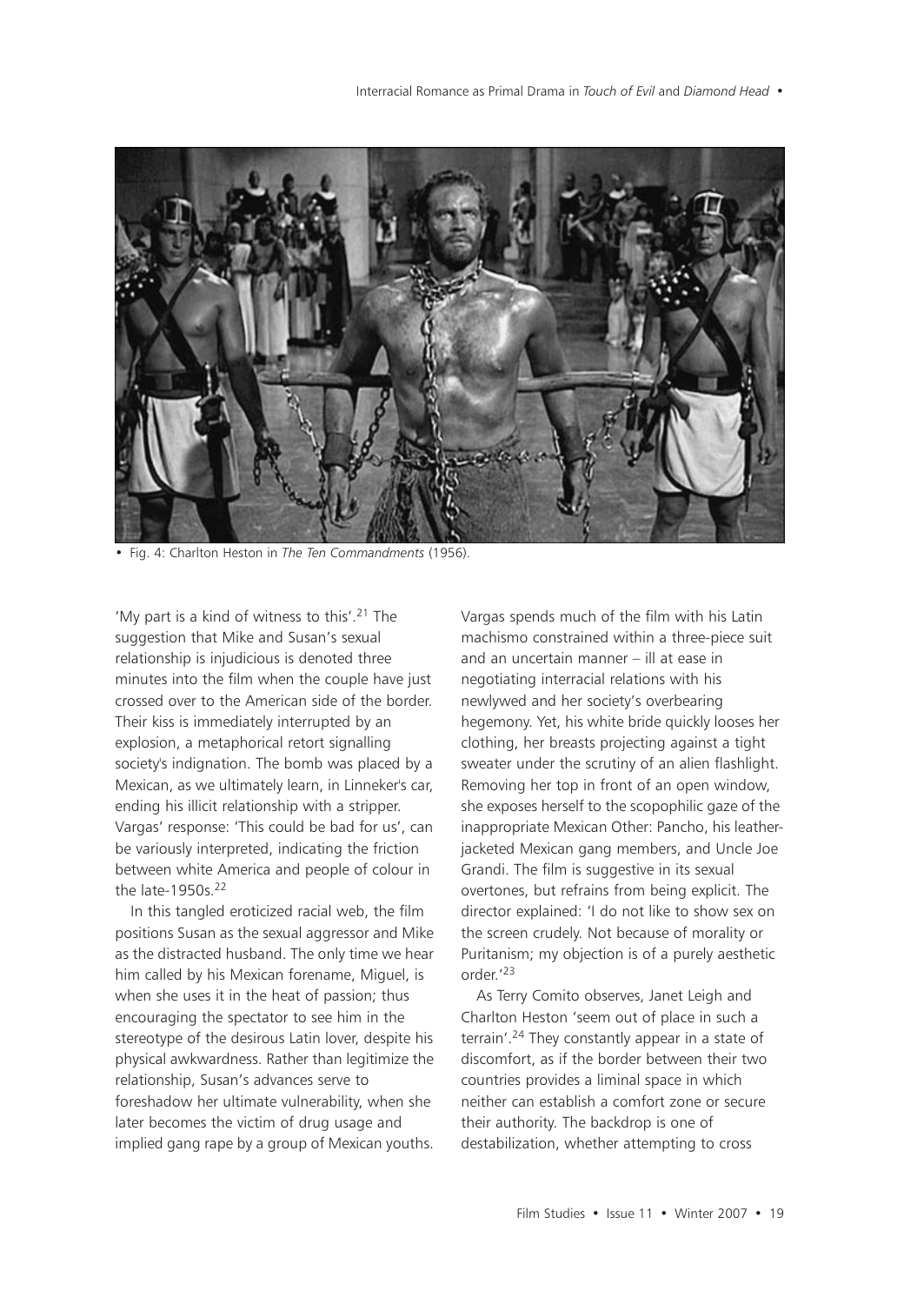the border, as they do at the outset of the film, or in close proximity on either side of it. The urban and rural settings are hostile, making them emblematic of society's dismay at their new and sexualized union. Ultimately, these factors encourage the couple's estrangement. In working against his traditionally over-confident persona, Heston felt that he 'probably learned more about acting in that film from Welles than I have in any one film from any director, which is not necessarily to say that I gave my best performance in it, because I don't think I did, but just about acting overall'.<sup>25</sup>

#### *Diamond Head* **and the New Border**

When Columbia Pictures released *Diamond Head*, it was publicized as 'The Giant Story of Modern Hawaii' (Figure 5). The poster shows King with a whip, as he attacks a native Hawaiian, echoing the whipping of plantation slaves in the south, and of Afro-Americans in later years by the Ku Klux Klan. The word 'modern' in the headline refers to the fact that Hawaii became the country's fiftieth state in 1959, the year in which the film is set, and as such represented a new border territory. As with the locale for *Touch of Evil*, this narrative exists on the periphery of America's mainland – a transitional place where unseemly unisons might take place without necessarily achieving society's blessing. Set on the beautiful island of Kauai, the narrative offers a subtextual examination of contemporary American race relations. *Diamond Head* was directed by an outsider, Guy Green, as his first film in America, having won an Academy Award at the age of 33 as director of photography on David Lean's *Great Expectations* (1946). The British cinematographer also shot Lean's other Dickens classic, *Oliver Twist* (1948).

Charlton Heston's Howland is the proud scion of a blue blood family who has extensive plantations, cattle and shipping interests in Hawaii. His position as the symbolic patriarch is underlined by the nickname 'King', used by his sister Sloan (Yvette Mimieux) and others. Sloan defies King's objections to her engagement to a young Hawaiian man (Figure 6), Paul Kahana

(James Darren), and then after he is killed, falls in love with his half-brother Dean (George Chakiris). As if to underline the hypocrisy behind his own narrow-minded views, Howland has a Chinese-Hawaiian mistress, Lei Villanueva, (France Nuyen), whom he sleeps with but refuses to marry. After Lei becomes pregnant, King encourages her to have an abortion rather than risk a mixed race offspring inheriting his estate. When she dies giving birth to King's illegitimate child, he rejects not only the baby but also his sister and her Hawaiian lover. Following a torturous searching of his conscience, King decides in the closing minutes of the film that a humanistic approach to his blood kin is more important than upholding his stance on racial purity. His actions mirror those of John Wayne's character, Ethan Edwards, at the end of *The Searchers*, who rescues rather than kills his niece Debbie, who has been raised as a Native American.

Charlton Heston's Howland is a strong and decisive man in his prime, who is being headhunted by the politicians to become one of Hawaii's first senators. A synopsis of the film prepared by Columbia Studios' publicity department gives a colourful impression of Howland's exaggerated reputation:

The striding figure, the sure voice, and the hard money of Richard 'King' Howland (Charlton Heston) dominates the fertile island of Kauai. . . . The big 'H' is on the imposing gate of Manoalani, the plantation estate. . . . It stands for power. For both benefactor and bastard. Howland is Emperor of Kauai.26

Despite the feudal overtones and the image of a virile ruler occupying a fecund environment, Heston's figure is out of step with the modern world. His character has obvious similarities to the patriarch in *Duel in the Sun*, Senator McCanles (Lionel Barrymore), whose intolerance of Pearl Chavez (Jennifer Jones), a young woman of Mexican/Indian descent, is encrypted in the wheelchair that embodies the twisted perspectives that cripple his worldview. Howland's assumed moral authority and role as upholder of the status quo is signified by the white Cadillac he drives and the white stallion he rides. When Howland faces the severity of the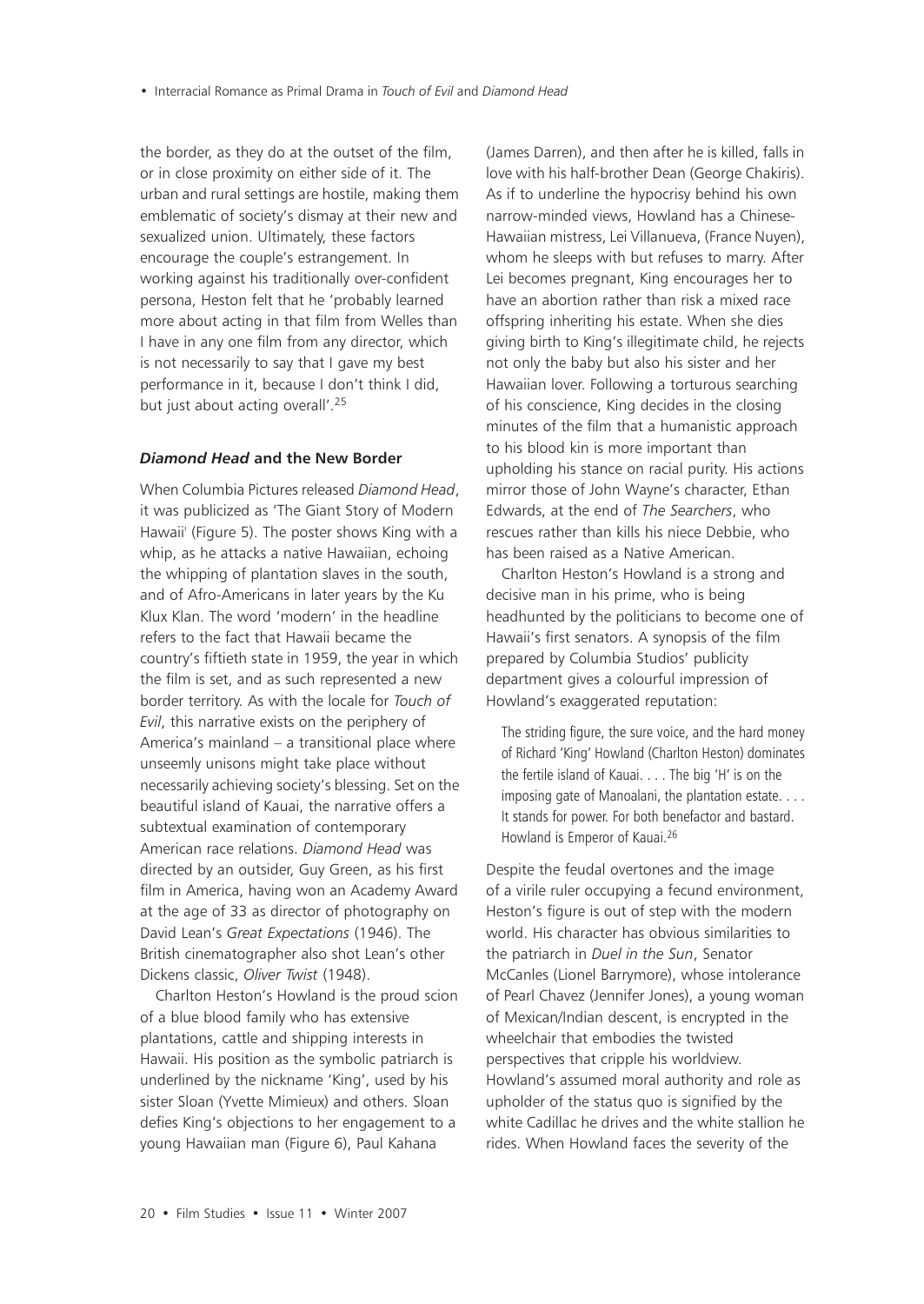Interracial Romance as Primal Drama in *Touch of Evil* and *Diamond Head* •



• Fig. 5: *Diamond Head* (1963) publicity poster.

racial views that separate him from his only close relatives, his son and his sister, he embarks upon a frenetic ride on his stallion. The white horse becomes lathered in sweat and covered in dirt, as does Howland, sullied with the distasteful

and outdated views he holds. His final act of redemption is to drive his convertible, with an empty bassinette in the back seat held by a sympathetic Chinese butler, in search of his mixed-race son, his sister and her mixed-race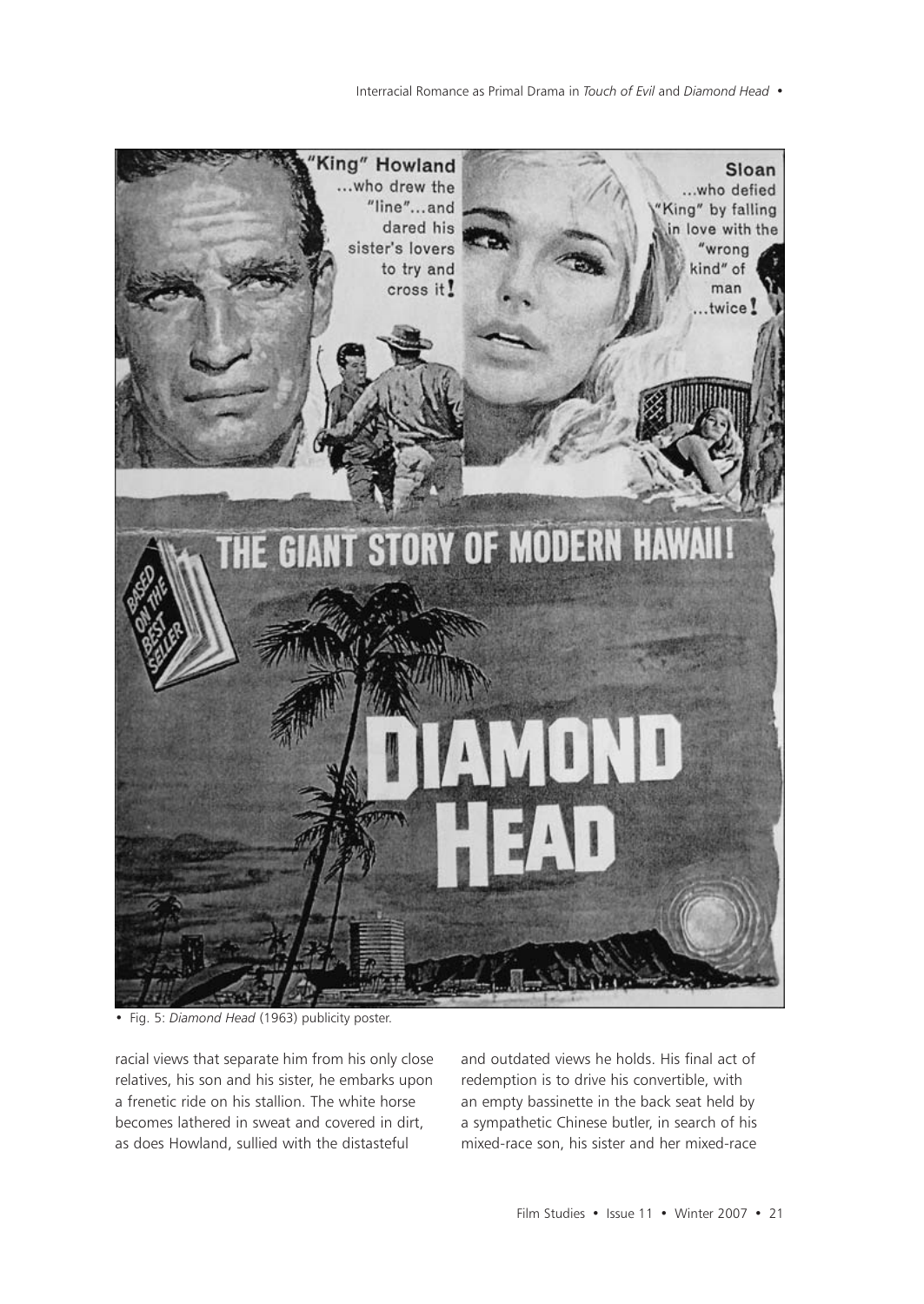• Interracial Romance as Primal Drama in *Touch of Evil* and *Diamond Head*



• Fig. 6*: Diamond Head* (1963) poster insert.

fiancée – a bold new paradigm for the multicultural American nuclear family of the future.

The representation of the three principal Hawaiians in the film, Paul and Dean Kahana and their mother is telling. The actor selected for the role of Paul was James Darren, a singer and performer popular with teenage audiences, ensuring that his character would attract sympathy and throw doubt on the racism he is subjected to. George Chakiris, fresh from winning an Academy Award for his role as Bernardo in *West Side Story* (1961), was cast as Dean, a 'hapa-haole', half-white and half-native Hawaiian – a character who operates across racial boundaries like Martin Pawley in *The Searchers*. In a confrontation with Dean 22 minutes into the film near the beginning of Act II, Howland remarks: 'Let's take a look at you. A hapa-haole. Two people jumping around inside the same skin. It's so crowded in there you can't sit, stand or lie down.'

The Hawaiian brothers are depicted not as beach boys, but as college educated and cosmopolitan. Dean is a doctor – another device used to legitimate the worthiness of Sidney Poitier's character, Dr. Prentice, as a suitor for Joanna Drayton in *Guess Who's Coming to Dinner*. Dean Kahana rises in his role as a

self-styled advocate for change, following Martin Luther King, Jr's Gandheisque model of non-violence, positioned in marked contrast to Howland's fierce demeanour. Despite his high standing as a wealthy white rancher, King represents a backward and rural past – until he demonstrates an ability to change.

#### **Adapting the Novels**

While *Touch of Evil* bears many similarities to the novel on which it is based, the two differ in salient ways that highlight the degree to which Welles decided to foreground the racial theme. In the novel, the bomb explodes in the victim's San Diego beach house, rather than at the Mexican border. As a place and space, the border provides Welles with greater opportunity to explore racial intersections. The hero of the novel is not the Mexican Mike Vargas, but Mitch Holt, an Anglo-Saxon married to a Mexican named Connie. As John Stubbs notes, 'American prejudice against Mexicans, crucial in the movie, is not a major issue in the novel.'27 However, towards the end of the novel when Connie is being implicated in drug usage, Mitch Holt warns the district attorney that: 'On top of everything else, she's of Mexican descent. You can make a lot out of that because,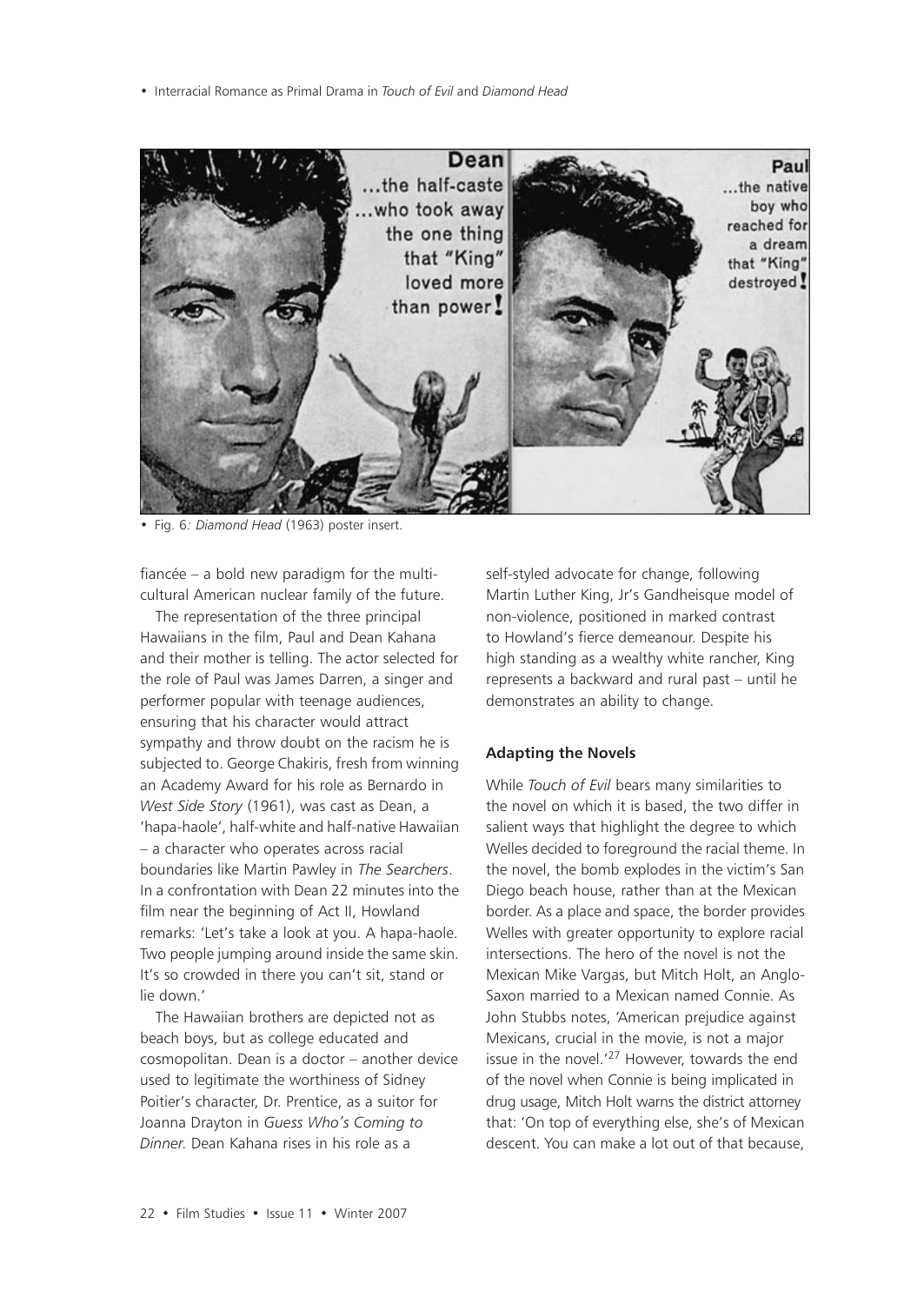as every American jury knows, it's the foreign-born that cause all our crime and vice'.<sup>28</sup> His comment echoes long-standing nativistic perspectives.

Welles also transformed the shoe clerk engaged to Linneker's daughter into a Mexican. The switch allows Welles' character to frame an individual of minority background with the crime. thereby playing to the scapegoat fear, while Vargas, of the same ethnic origin, is able to assist his countryman by uncovering the crime, and exposing Quinlan to investigation. Despite his brutal tactics, Quinlan's hunch proves to be right. Welles also changes the ethnicity of the novel's gangster family, the Buccios, from Italians to the Mexican Grandis. Welles has refigured the locale and the racial roles in order to maximize the dramatic opportunities for interracial conflict. By altering the focus from Mitch as the central character in the book to Quinlan in the film version, Welles assures that the perpetrator of racial prejudice occupies centre stage. 'He totally re-wrote the script in about seventeen days, which I knew he would,' recalled Charlton Heston following his agreement to do the picture if the studio appointed Welles as director.<sup>29</sup>

Peter Gilman's novel differs in various ways from the film adaptation of *Diamond Head*, but the main characters and essential themes of cultural difference, interracial romance and social acceptance are transferred to the screen version. In its review of the film, the *LA Times* noted that such 'cattle-baron-dynasty affairs . . . usually take place close to the Mexican border, so that racial conflicts can be added to all the others'.30 Although both Charlton Heston and Guy Green were drawn to the screenplay, written by Marguerite Roberts, neither had read the novel.31 Gilman is forthright in his descriptions of King Howland's racial attitudes (he is called Aaron Howland in the novel) and associates being native Hawaiian with blackness. When Sloan first mentions that she is going out on a date with Paul Kahana, Howland's response is:

I've got nothing against him. Except that he's not for you. Why? I mean, how do you seem so sure? Why? Goddamn it, Sloan, he's black, that's why, Aaron said irritably. It's one thing being friendly and cordial with

these people, to go out with them is another matter. You of all people. Be friendly with them, Sloan. But don't – well, never get too close. $32$ 

In the film, this line is given to King's sister, Laura, who retains her contemptuousness of Hawaiians throughout the story: 'At least Paul has always known his place. . . . Now, it's one thing to be friends with these people, if you must . . . ' The rhetoric of both Laura and King correspond to rigid, stereotyped views of the Other and a fear of miscegenation.

As a contemporary drama set in Hawaii around the time of the book's publication in 1960, it would have been out of keeping for a Hawaiianborn white man to refer to a native Hawaiian as being 'black'. It is more likely that the author is using the premise of racial conflict to reflect mainland black/white relations. What makes it doubly unusual in this context is that during the civil rights era there were few such public tensions between Hawaii's multi-cultural (white, Chinese, Japanese, Philippino and native Hawaiian) communities. The author makes reference to this point later in the book, perhaps in an effort to emphasize Howland's bigotry. A visitor to the islands observes: 'Perhaps, she thought, this land in the middle of the vast sea was a real racial paradise. Or as close to one as could be fashioned. There were thirty different racial groups in the Territory, and never a race riot.'33 However, in an exchange in the novel between King and Dean, King underlines his objections to interracial couplings: 'If these – these mixed marriages are becoming more accepted nowadays, it doesn't make them more correct. It's just a sign of our decaying standards and ideals. A lessening of human dignity for both races involved.'34

Hawaii, where mixed marriages were commonplace, provides the artificial setting for a verbal exchange that was more indicative of debates relating to racial attitudes in mainland America. This approach is germane to the film and the book, rather than a subtext imposed by the filmmakers. Howland's position as a segregationist is given further elaboration when he says to Paul Kahana: 'Don't you tell me what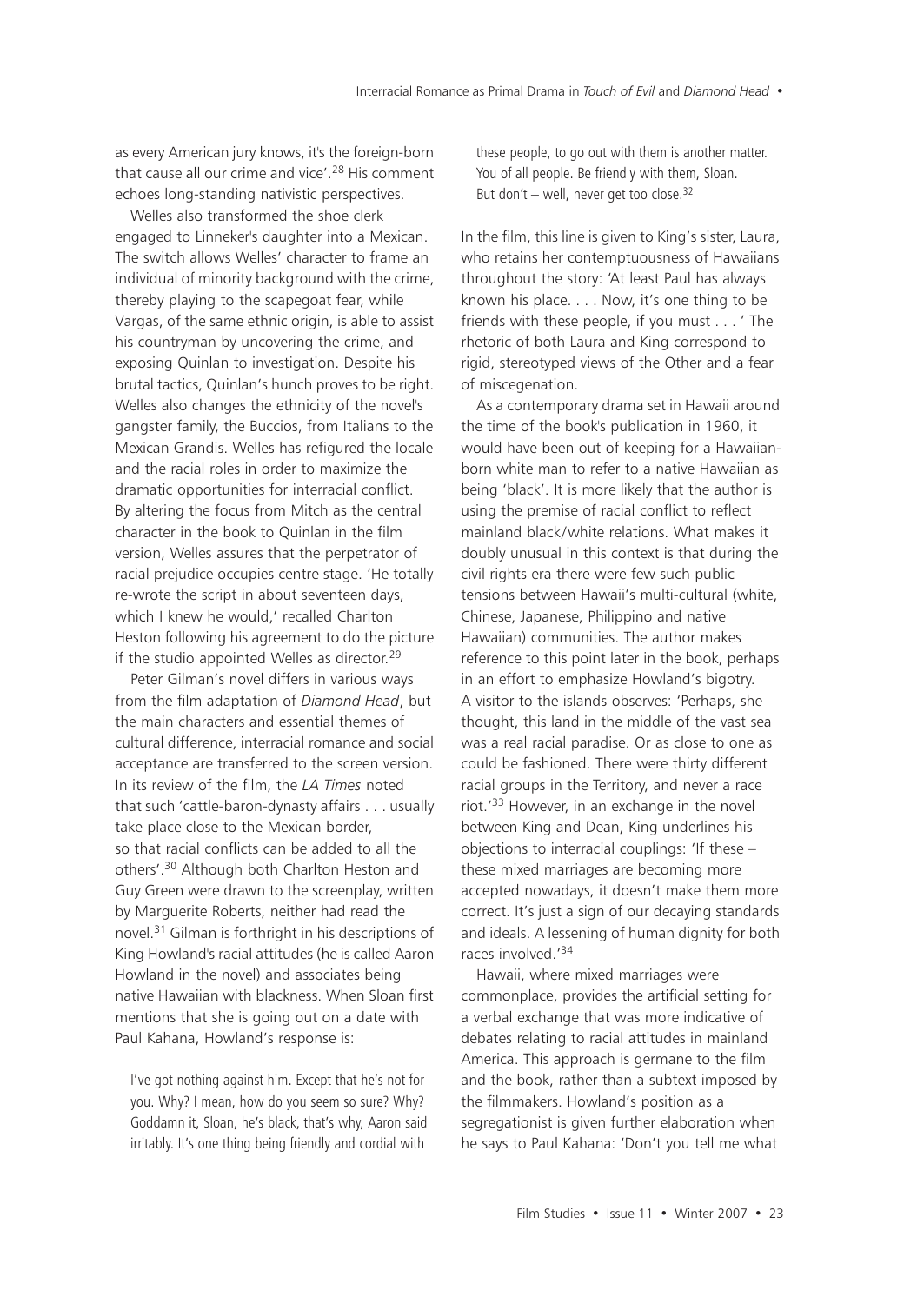• Interracial Romance as Primal Drama in *Touch of Evil* and *Diamond Head*



• Fig. 7: Dream sequence in *Diamond Head* (1963).

to do, you lousy nigger! . . . Look, boy, maybe my bird brained sister turned out a nigger-lover, but that doesn't mean the whole Howland family can be pushed around and degraded!<sup>35</sup> He goes on to call Paul a 'Gook bastard!'36 This rhetoric in the book is substantially toned down in the film, and the direct association with Afro-Americans made more discrete.

### **The Interracial Romance and Its Genetic Appeal**

A rationale for the considerable public interest stimulated by the interracial romance genre may be found in recent genetic research on mate selection. In studies conducted with mice and humans, researchers have established a connection between odour preferences and MHC (major histocompatibility complex) genes – which encode the proteins that make up a vital part of our immune system.37 These indicate that our natural instinct is to seek out mates who offer a greater degree of genetic difference. This way of assisting sexual selection by using scent to distinguish between individuals with similar or dissimilar genotypes, abets humans and other animals to avoid inbreeding and minimize the risk of copying mutations that could result in birth defects and greater susceptibility to disease.

Studies in which participants identify body odour on T-shirts worn by the opposite sex they find least and most appealing, demonstrate that females prefer MHC-dissimilar over MHCsimilar males, resulting in greater offspring heterozygosity and viability. This outcome signifies the potential fitness benefits of preferences based on those qualities. Since infant health is critical for evolutionary success, our conscious desire and our apparent latent ability to assist mate selection by opting for difference goes to the heart of this article in regard to the role it reflects in filmic representations of interracial romance. Our flexibility in mate selection is traditionally mediated by familial pressures and expectations, which are themselves presaged by social and cultural boundaries. Taboos against forging intimate relationships in America between whites and blacks, particularly in the 1950s–60s, as discussed above, acted as both a restriction and potential attraction.

Skin colour provides an instant and visible marker for ancestral geographical difference, and hence potential favourability for MHC-dissimilar mate selection. The interracial romance as primal drama therefore responds to our genetic survival instincts. *Diamond Head* presents a clear illustration of this point, when in the film King appears to have incestuous desires for his sister Sloan. In a dream sequence while the two are bathing, she imagines him as her lover – a cultural taboo that corresponds to a deleterious genetic outcome (Figure 7). Even the trade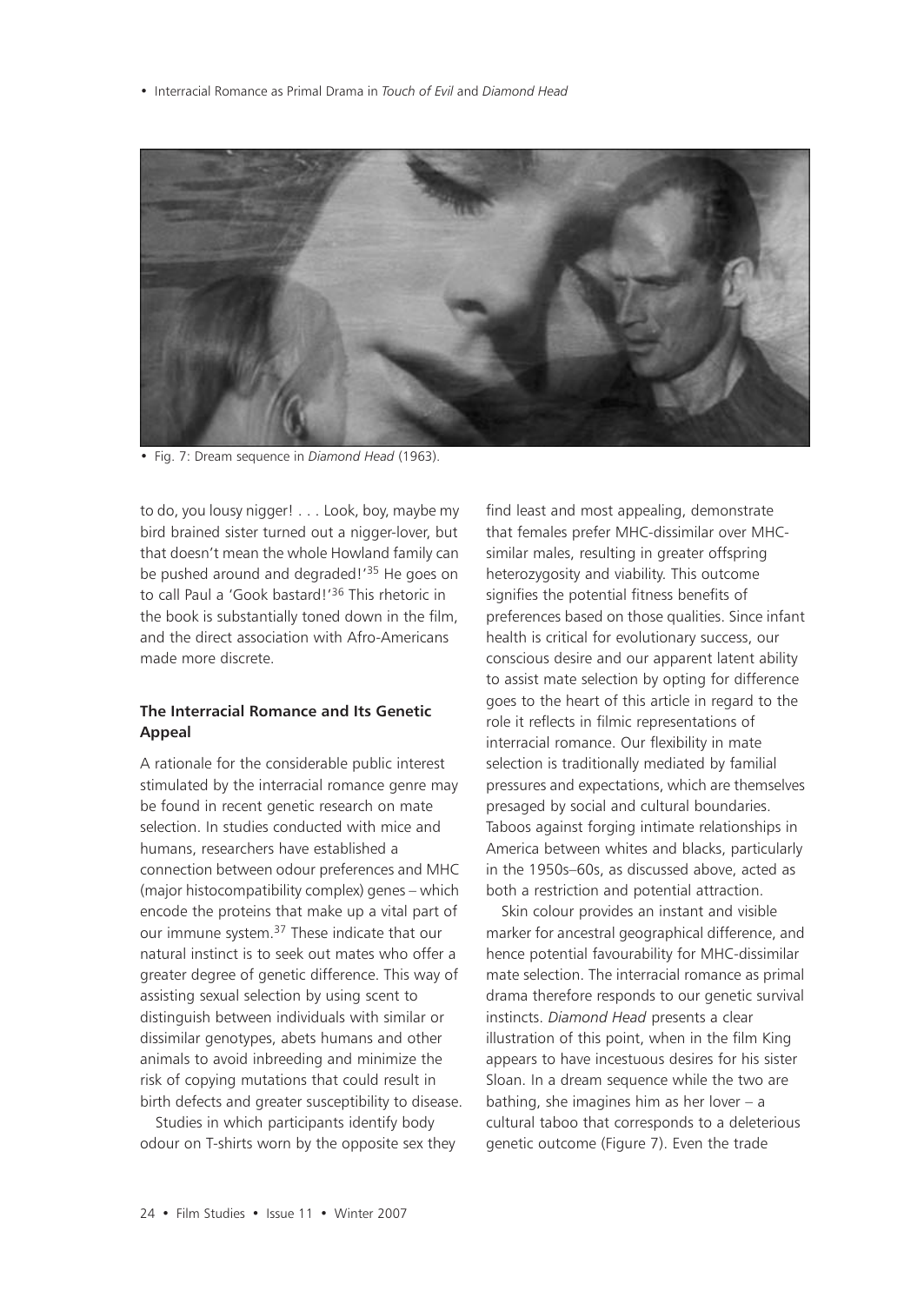

• Fig. 8: *Guess Who's Coming to Dinner* (1967).

journal *The Hollywood Reporter'*s review at the time mentioned the film's implied incest subtext.<sup>38</sup> The supposition is advanced that such is his desire to retain a 'pure' bloodline, that failing to find an appropriate white suitor, he imagines a sexual union with his sister, rather than permit her to cross the colour bar. Thus the film implicitly balances two genetic alternatives, allowing the audience to evaluate the merits of each.

Successful liaisons rely on more than 'good (genetically enhancing) chemistry', but are also determined by sufficient shared values, cultural commonalities and social acceptance. By the time the Civil Rights movement had led to a more liberal social climate and greater racial sensitivity in American society, the 1967 film, *Guess Who's Coming to Dinner*, was able to conclude with a successful liaison between a black man and a white woman (Figure 8). But, it only occurs because Sidney Poitier's character is highly educated, charismatic and exceptionally accomplished professionally; and his lover's family are liberal and affluent, living in that most liberal of American cities – San Francisco. The fact that they have a black maid (Tillie Binks, who

speaks her mind but 'knows her place') is an indicator of racial roles linked to the country's slave past, and a comment on received views on racial typecasting and traditional employment prospects. It is not until Katherine Hepburn's character (Christina Drayton) agrees to the suitability of the match, and Spencer Tracy's character (Matt Drayton) carefully works through the pros and cons in a public forum and bestows his secular blessing, sanctified by his priest friend's approval (Monsignor Ryan), that the interracial union is allowed to proceed.

The Academy Award Katherine Hepburn received for her performance as the understanding and supportive parent in the film was, in part, tacit approval of Hollywood's desire to embrace a new open-mindedness. The crux of this integrationist drama performed a bridge to white society's long-standing fear of black penetration of the white woman. Maid Tillie (Isabelle Sanford) observes, 'Civil Rights is one thing, but this here is another!' Hepburn and Tracy's careful reasoning is too early historically for either *Touch of Evil* or *Diamond Head*, where even attractive and professionally talented members of other races (relying on heavy make-up in Heston's case) who are not actually black are still castigated. Fear of black penetration is made explicit in Heston's speech in *Diamond Head*:

These islands are the showcase of the United States. The place where we prove to all the races of the world that all men are equal in all things. This is where we open all doors to all people [but]. . . Not the door to my sister's bedroom.

Although *Diamond Head* is a forerunner of black/white interracial romances (a.k.a. *Guess Who's Coming to the Luau*), it and *Touch of Evil* result in characters being subjected to violence or death. The travails suffered by the main characters and the hostility they endure corresponds to the violent racial conflict American society was experiencing at the time. In 1965, for example, a white woman, Viola Liuzzo, was shot dead for sitting in the front seat of a car with a black man in Selma, Alabama; and in 1968, Martin Luther King, Jr., who received the